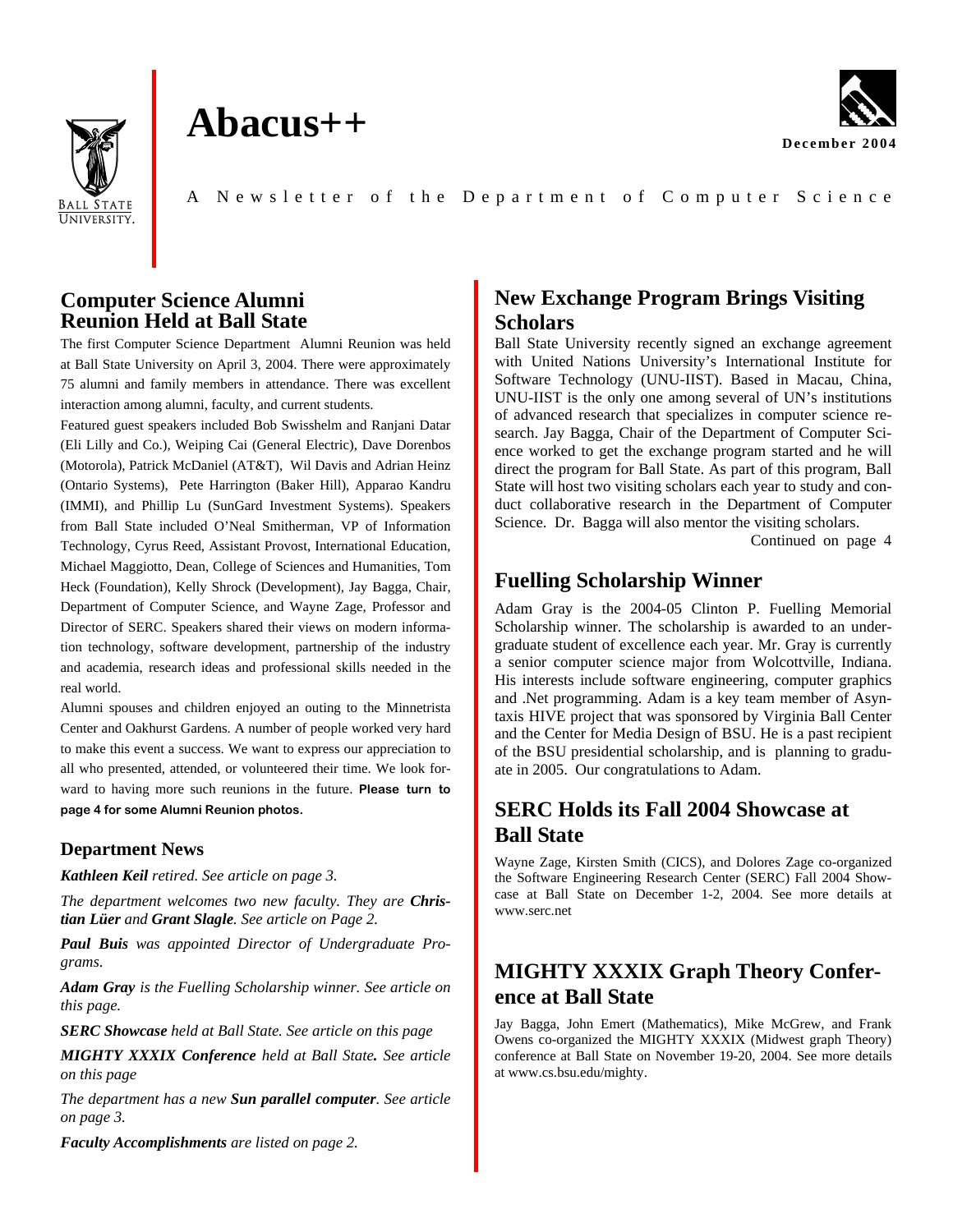#### **New Faculty**

**Christian Lüer** joined the department as Assistant Professor in August 2004. Chris has a Ph. D. from University of California, Irvine. His Ph. D. research was in the area of componentbased software. His dissertation research introduced a new technology called JAVAPLOY, which is used for user-assembly of applications out of existing components. His other research interests include software engineering for the Internet. In his first year here, he is teaching our software engineering sequence CS 497-498. Chris also has experience in industrial software development. We are pleased to welcome Chris and wish him a happy and productive future at Ball State.

**Grant Slagle** joined the department as Instructor in August 2004. Grant is one of our own. He completed a BS at Ball State in 2001 with a major in Wildlife Biology and a minor in Computer Science. He also received his MS in computer science from Ball State in 2003. Grant has extensive experience in several platforms and languages. He worked as a senior computer support technician at Ball State and as a computer service technician with a Micro Systems company in Ohio before joining our department. Grant teaches our introductory computer science and systems classes. He has also been a great help to the Ball State ACM Student Chapter as their faculty advisor. He organized a team of students to participate in the ACM programming contest. We are pleased to have Grant as a colleague.

#### **Faculty Accomplishments**

*Jay Bagga served on the Fulbright Africa Research Program Committee, Washington DC.* 

*Jay Bagga made a presentation at the MIGHTY XXXIX Conference, BSU.* 

*Jay Bagga and Olusegun Folorunso worked on a Knowledge Management project sponsored by Ball State Center for Media Design.* 

*Paul Buis was awarded a grant from Sun Microsystems. See story on page 3.* 

*Paul Buis made a presentation at the SERC Showcase, BSU, December 2004.* 

*Chris Lüer made a presentation at the SERC Showcase, BSU.* 

*Mike McGrew was awarded a Lilly II grant.* 

*Van Nelson presented a paper at the MWERA conference, Columbus, Ohio.* 

*Frank Owens made a presentation at the MIGHTY XXXIX Conference, BSU.* 

*Grant Slagle organized a team of students for the ACM programming contest, Cincinnati, Ohio..* 

*Fu-Shing Sun was awarded a NASA Indiana Space Grant Consortium grant.* 

*Fu-Shing Sun presented papers at E-LEAN conference, Washington, DC, October 2004, and at CAINE Conference, Orlando, Florida.* 

*Vinayak Tanksale made a presentation at the SERC Showcase, BSU.* 

*Henry Tzeng was awarded a Ball State S.E.E.T. grant.* 

*Sheri York trained Center for Computational Nanoscience faculty and students in the use of Beowulf cluster. See story on page 3.* 

*Dolores Zage presented a paper at the International Conference on Software Maintenance, Chicago.* 

*Dolores Zage made a presentation at the SERC Showcase, BSU.* 

*Dolores Zage and Wayne Zage made presentations on SERC research at Raytheon, Fort Wayne, Indiana; Motorola, Chicago, Illinois; and US Army Tank Division in Warren, Michigan.* 

*Jeff Zhang presented lectures at Shandong Physical Education Institute, Shanxi Normal Uni-*



**Chris Lüer**



**Grant Slagle**

### **2004-05 Graduate Assistants**

Rajesh Arumala Swati Boddapati Prathima Bommineni Anthony Cox Benjamin Dean Adam Han Aceon Huang Jerry Jeffers Luke Kanuchok Gopinath Manchineella Justin Qin Milind Sakaria Amitai Sasson Keith Shook Hsiao-Ying Su Sunita Upadrasta Natraj Vannavada Cathy Wilburn Zhihui Yang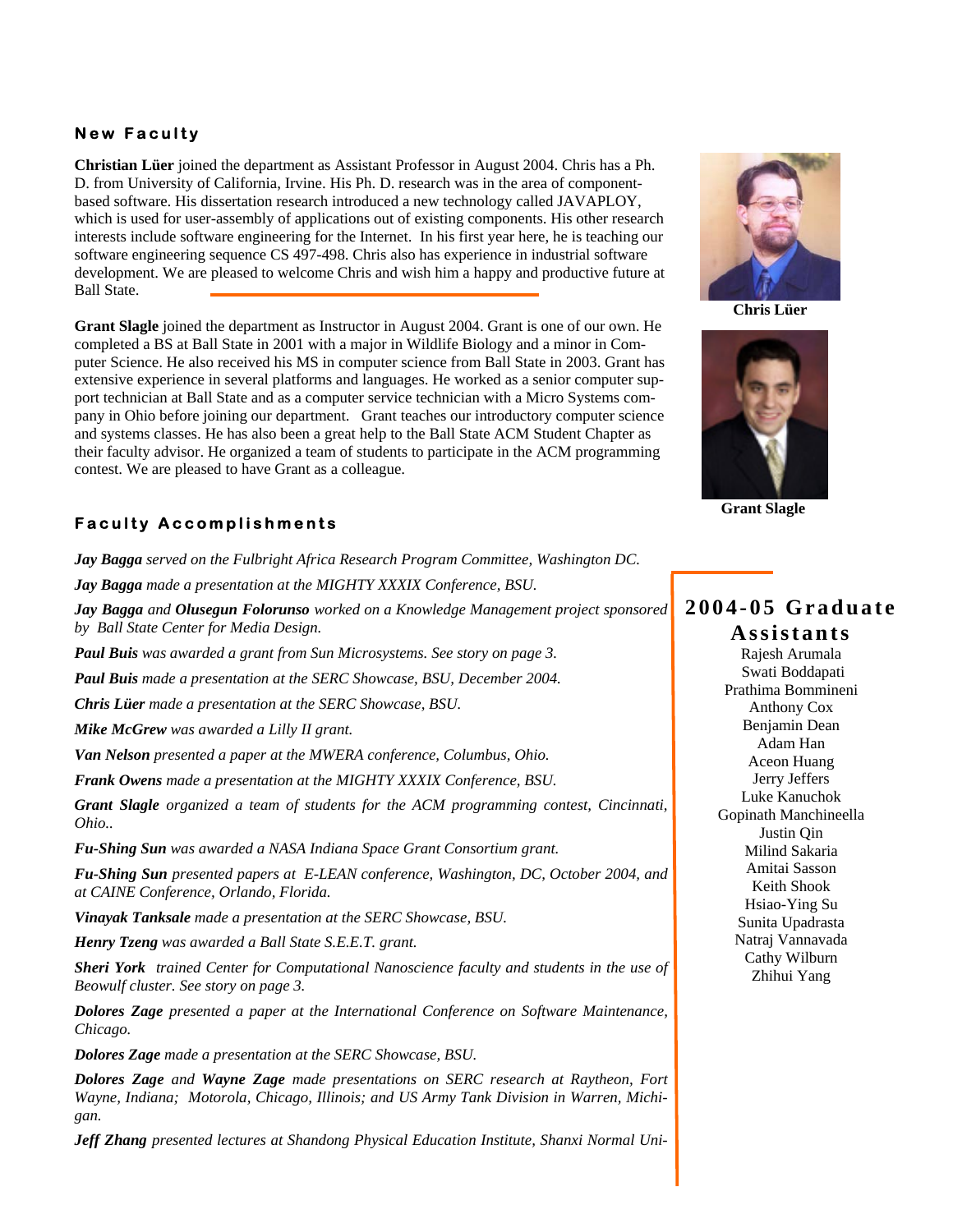### **Profile: Kathleen M. Keil**



**Mrs. Kathleen Keil**, Assistant Professor of Computer Science, has retired with Emeritus status after 34 years of service to the University. Kathleen joined the Department of Mathematical Sciences in 1968 as an instructor and was promoted in 1974 to the rank of assistant professor. When the Computer Science Department was formed in 1983, she chose to join the new department.

Her greatest area of interest has been undergraduate education, and over the past 8 years she has served as departmental Director of Undergraduate Programs and primary adviser to departmental majors and minors. During this time she was chosen to serve as Acting Chair of the Department of Computer Science twice: the first time during 1999-2000 and again in 2002-03. During those difficult transition periods, Kathleen held the department together and was a catalyst for a much needed sense of stability and oneness

among the faculty.

Kathleen is the embodiment of integrity. She displays the same dedication, selflessness, sense of fairness, and generosity of spirit in both her private and her professional lives. These qualities, combined with an unfailing positive attitude and constant cheerfulness, have made her a joy to work with. Colleagues and students alike will miss her daily presence greatly.

#### **2004 Graduates (Spring and Summer) Bachelor of Science**

| John Aldrich            | John Neireiter        |
|-------------------------|-----------------------|
| James Alexander         | Andrew Neville        |
| Elizabeth Brown         | William Parrett       |
| Erick Crump             | Chris Reck            |
| <b>Richard Haynes</b>   | Amitai Sasson         |
| <b>Brad Hochstedler</b> | <b>Phillip Seaton</b> |
| Shaun Lieberman         | Sheldon Smith         |
| Ryan Lowe               | Alex Swinney          |
| Joshua McGuire          | Budi Wibowo           |
| Eric Mitchell           |                       |

#### **Master of Science**

| Stephan Kelley       |
|----------------------|
| Prayeen Kolluri      |
| Sanpet Laopaiboon    |
| Jason Leach          |
| <b>Zachery Pagac</b> |
| Anand Raj            |
| Padmaja Tadikonda    |
| Ji-Ho Yang           |
|                      |
|                      |

# *Parallel Computation Research*

*The department acquired a new Sun Fire server with 16 GB of RAM and 4 parallel 64-bit processors. Paul Buis was awarded a grant from Sun Microsystems, which funded this system. It will be used for instruction as well as for research projects. Paul Buis and Sheri York helped the Center for Computational Nanoscience (CCN) manage a Beowulf cluster computer consisting of 32 dual-CPU nodes each running the Linux operating system. Sheri York conducted training sessions for CCN faculty and graduate students in the use of Linux and the MPI parallel computing software used on Beowulf clusters. During Spring 2005, Paul Buis will teach a course on parallel computation for computer science and physics students. Student will use both the computer science department's shared memory Sun computer and the CCN Beowulf cluster.* 

#### **Ed. D. in Computer Science**

Did you know that we now offer an Ed. D. in Computer Science? We have 11 students enrolled in this program now. Interested in finding our more? Contact Professor Samuel Hsieh at shsieh@bsu.edu.